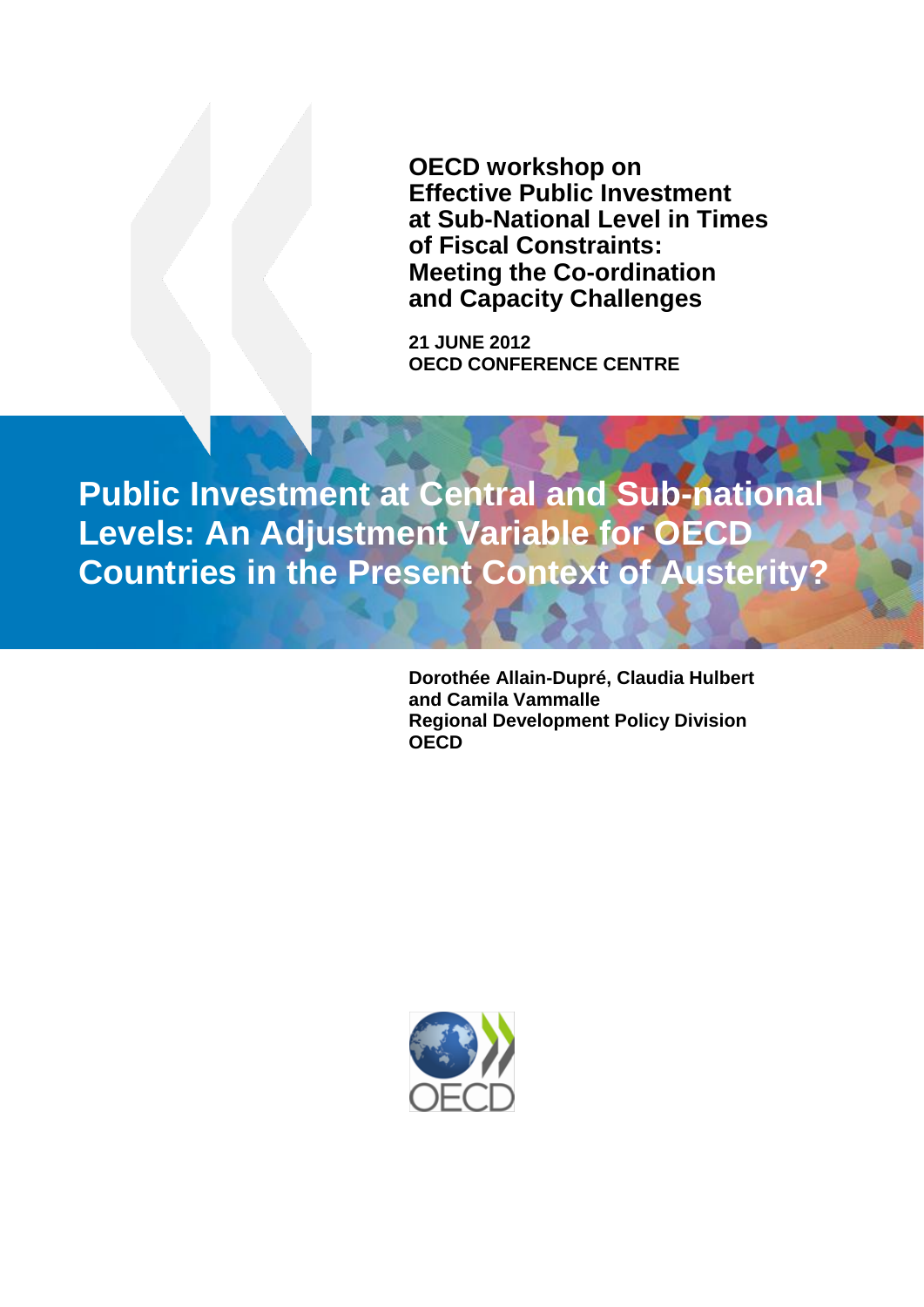The opinions expressed and arguments employed herein are those of the author and do not necessarily reflect the official views of the OECD or of the governments of its member countries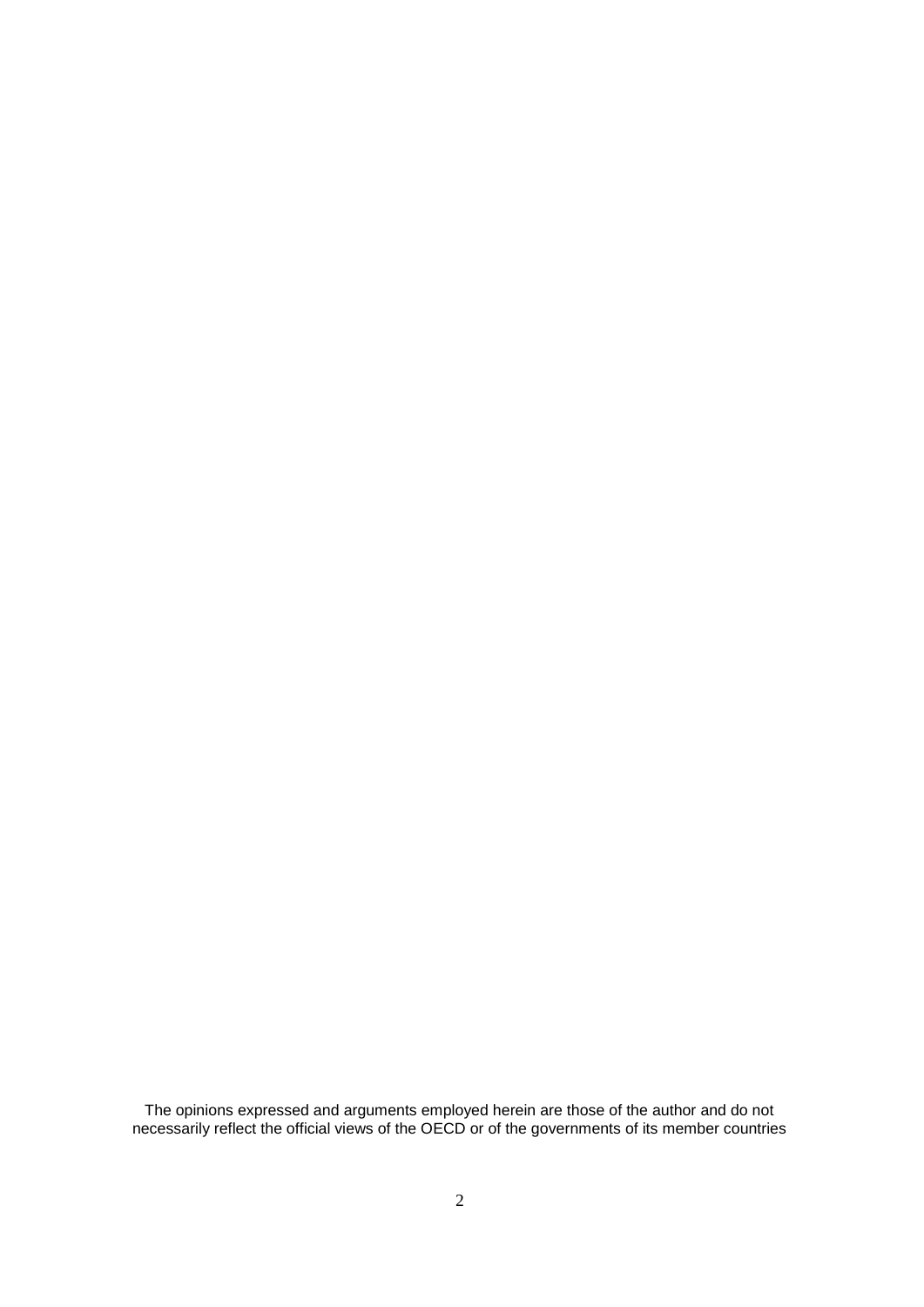## **PUBLIC INVESTMENT AT CENTRAL AND SUB-NATIONAL LEVELS: AN ADJUSTMENT VARIABLE FOR OECD COUNTRIES IN THE PRESENT CONTEXT OF AUSTERITY? 1**

Information note (draft)

# **TABLE OF CONTENTS**

| PUBLIC INVESTMENT AT CENTRAL AND SUB-NATIONAL LEVELS: AN ADJUSTMENT                                |  |
|----------------------------------------------------------------------------------------------------|--|
| VARIABLE FOR OECD COUNTRIES IN THE PRESENT CONTEXT OF AUSTERITY? 1                                 |  |
|                                                                                                    |  |
|                                                                                                    |  |
|                                                                                                    |  |
|                                                                                                    |  |
| The crisis interrupted the increasing role of SNGs in public investment in a number of countries11 |  |
|                                                                                                    |  |
| After supporting public investment to stimulate the economy during the crisis, many OECD countries |  |
|                                                                                                    |  |
| Decline in SNG public investment is aggravated by the lack of liquidity of the private sector14    |  |
| Potential risks linked to a decline of public investment in hard economic times14                  |  |
|                                                                                                    |  |
|                                                                                                    |  |
|                                                                                                    |  |
|                                                                                                    |  |

# **Figures**

| Figure 1.  |                                                                          |  |
|------------|--------------------------------------------------------------------------|--|
| Figure 2.  |                                                                          |  |
| Figure 3.  |                                                                          |  |
| Figure 4.  |                                                                          |  |
| Figure 5.  |                                                                          |  |
| Figure 6.  |                                                                          |  |
| Figure 7.  |                                                                          |  |
| Figure 8.  | Evolution of SNGs' share of public GFCF in the most selected countries11 |  |
| Figure 9.  |                                                                          |  |
| Figure 10. |                                                                          |  |
|            |                                                                          |  |

 $\bar{1}$ 

<sup>1</sup> This background paper was prepared by Claudia Hulbert, Dorothée Allain-Dupré, and Camila Vammalle (Regional Development Policy Division) and benefited from comments from Claire Charbit and William Tompson.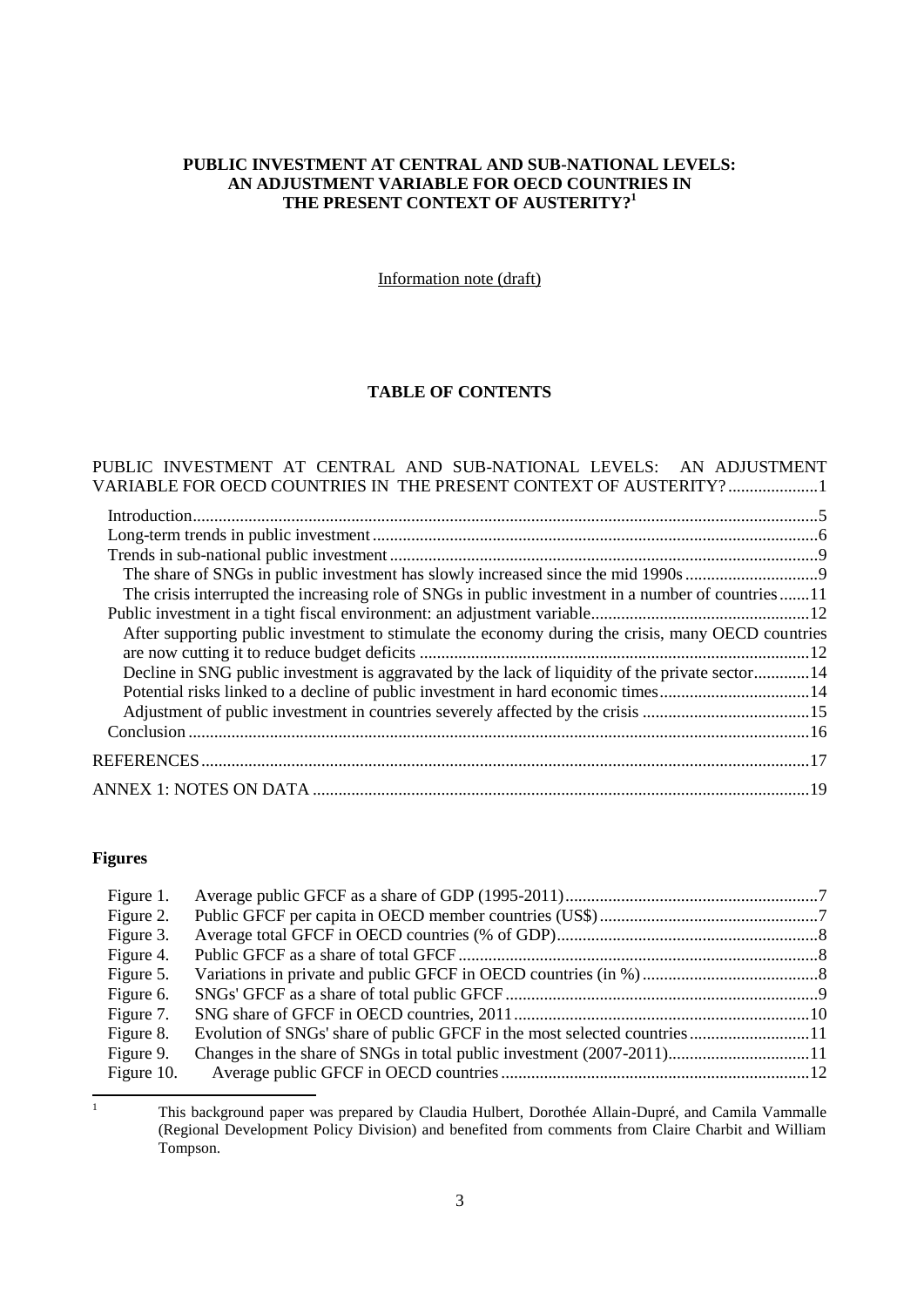| Figure 11. |  |
|------------|--|
| Figure 12. |  |
| Figure 13. |  |
| Figure 14. |  |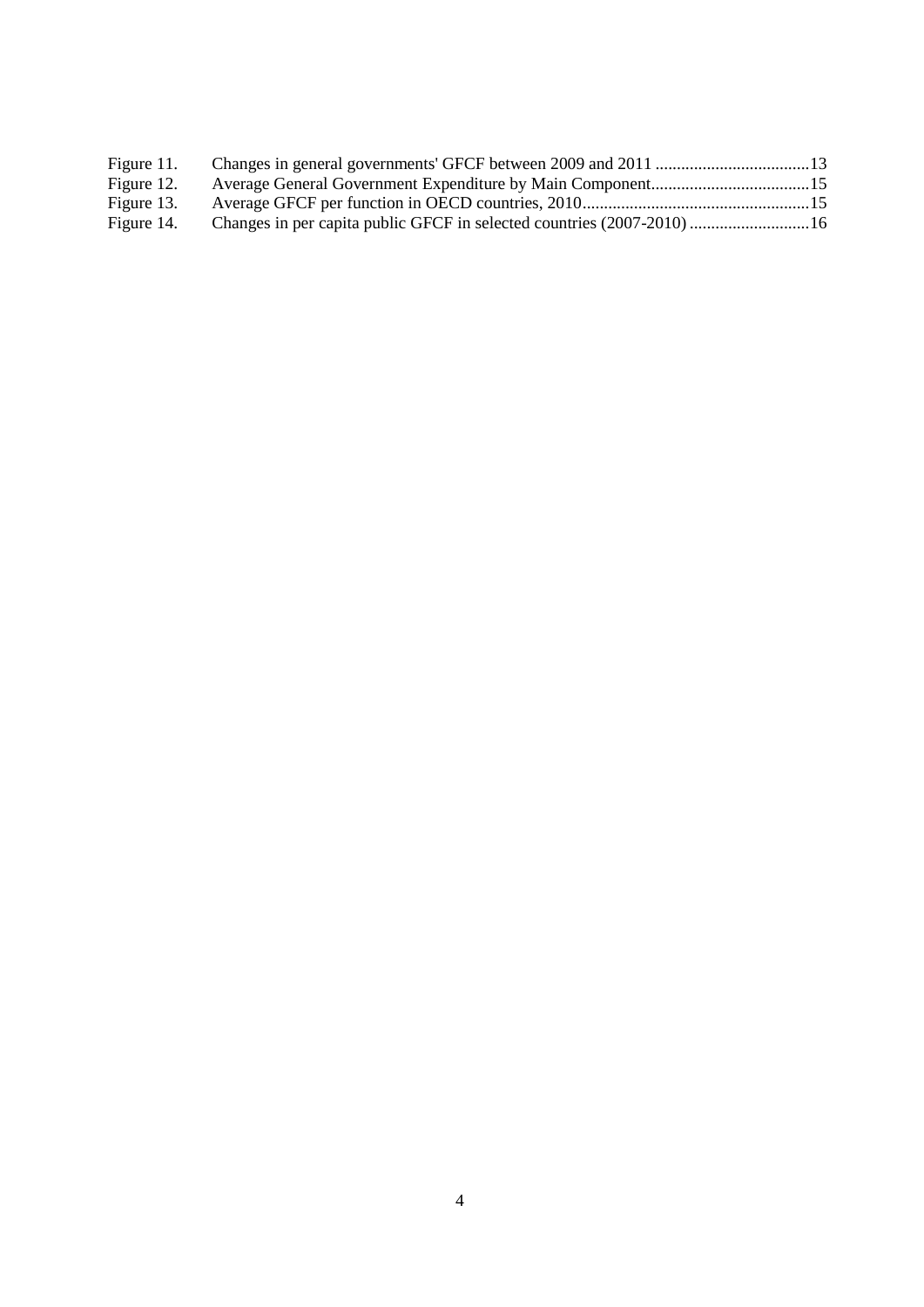## <span id="page-4-0"></span>**Introduction**

1. Public investment is known to be one of the most variable items in government spending. <sup>2</sup> As early as 1988, the World Bank<sup>3</sup> established that governments cut capital spending by 35% on average during fiscal adjustment periods, as against 10% for current expenditures. These conclusions were confirmed by later studies. 4

2. Because OECD countries have recently embarked on the most dramatic fiscal consolidation efforts in decades, public investment is decreasing sharply, especially for those most severely hit by the crisis (Box 1). As the debate on excluding public investment from deficit calculations is heating up, in particular in Europe, this paper analyses how much public investment has been affected in these times of economic crisis and generalised fiscal austerity. In addition, it introduces the distinction between the different levels of government involved in public investment and the differentiated impact on these – which is an aspect often overlooked in the literature – and the relationship with private investment. Now that recovery plans are over in most OECD countries, public investment seems to be used as an adjustment variable, both at national and sub-national levels, and is a target of cuts, while private investment is simultaneously sinking in many economies.<sup>5</sup> This combined decrease in both private and public investment may have long-term consequences.<sup>6</sup> The evolution of public investment in individual countries can be seen as an additional indicator of the depth of the crisis (as it is closely linked to the severity of the crisis they endured).

3. The paper is structured as follows: the first section describes long-term trends in public investment (at the general government<sup>7</sup> level), in terms of GDP, of amounts per capita, and in comparison with private investment. The second section focuses on the evolution of sub-national public investment and how it was affected by the 2008-09 crisis and subsequent consolidation periods. The third section analyses how both central and sub-national governments used public investment as an adjustment variable, supporting it during the crisis and stimulus programmes, and cutting it in the context of consolidation plans. The last section concludes.

 $\frac{1}{2}$ Public investment, in particular by sub-national governments, also follows the political cycles (Hoorens, 2003), but this issue will not be addressed in this paper.

<sup>3</sup> World Bank World Development Report 1988.

<sup>4</sup> See for example: Balassone and Franco (2000), or Blanchard and Giavazzi (2003).

<sup>5</sup> Public and private investment are generally closely linked: public investment may have either a multiplier effect on private investment, or on the contrary, may step in to compensate an insufficient supply of private investment. The multiplier or compensatory effects of public investment will be analysed in a future study.

<sup>6</sup> Public investment in infrastructure alone is not sufficient for growth, but it can contribute to it if it is integrated with additional levers of growth in coherent place-based policies (OECD, 2009; Crescenzi and Rodrigues Pose, 2012)

<sup>&</sup>lt;sup>7</sup> General government comprises central government, sub-national governments (state/regional when relevant and local/municipal) and social security.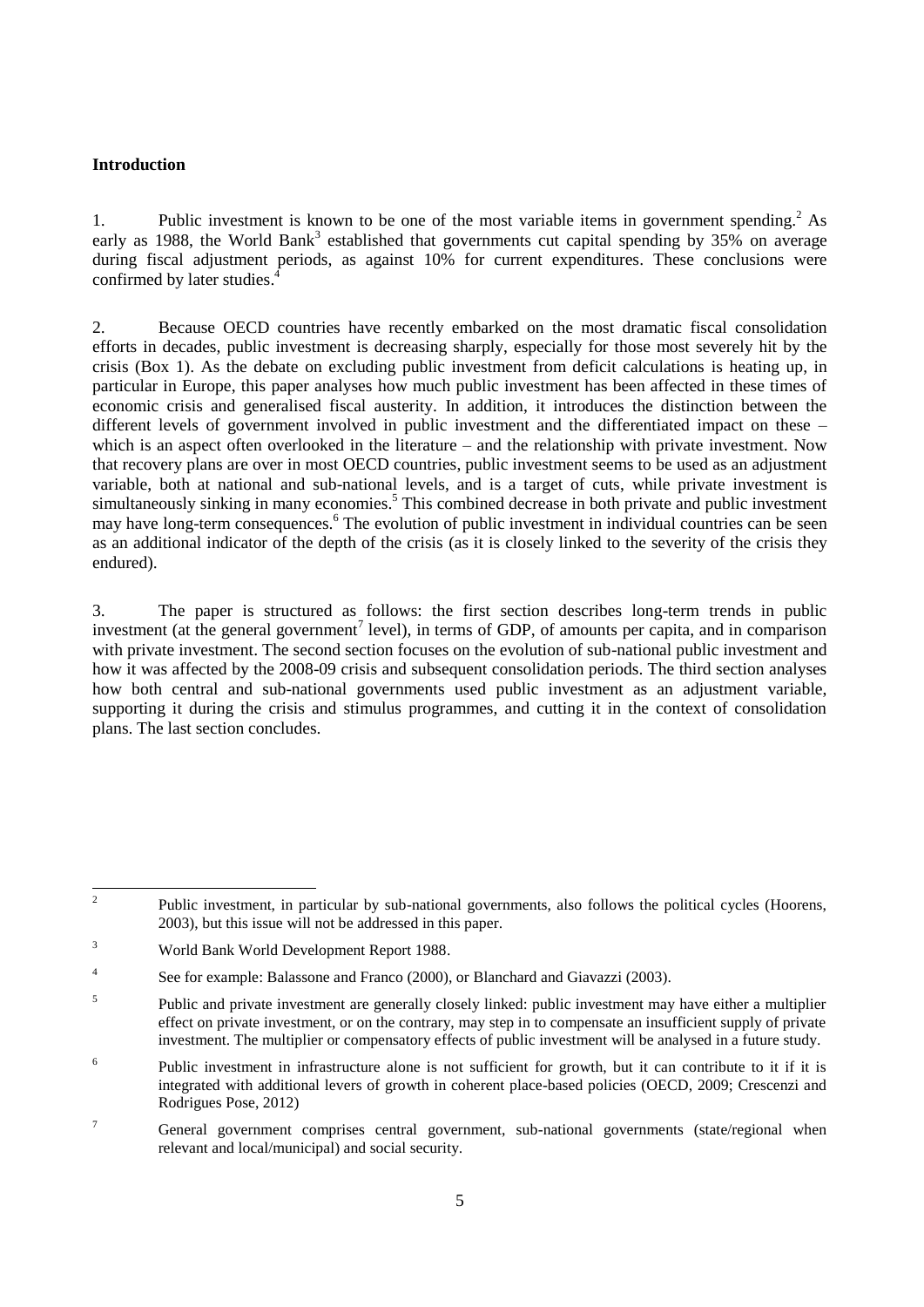#### **Box 1. Defining and Measuring Public Investment**

*Public investment* is generally understood as capital expenditure that finances projects for physical infrastructure (such as roads, government buildings etc.) and soft infrastructure (human capital development, innovation, and research and development) that go beyond the fiscal year. The way public investment is measured across countries varies. **In this paper, gross fixed capital formation (GFCF) will be used as a proxy for public investment**.

 GFCF is defined in the National Accounts as: *"acquisition less disposals of produced fixed assets, i.e. assets intended for use in the production of other goods and services for a period of more than a year. Acquisition includes both purchases of assets (new or second-hand) and the construction of assets by producers for their own use.*

*The term produced assets signifies that only those assets produced as a result of a production process recognized in the national accounts are included. The national accounts also record transactions in nonproduced assets such as land, oil and mineral reserves for example; which are recorded as non-produced assets in the balance sheet accounts and not as GFCF.*

*Acquisition prices of capital goods include transport and installation charges, as well as all specific taxes associated with purchase".*

Public investment is difficult to measure. GFCF is a narrow definition, since it does not cover all public spending that could be considered as investment. Indeed, it is sometimes difficult to determine the borderline between GFCF and public consumption. For example, acquisition of software, training of human capital or spending in research and development that does not involve the acquisition of fixed assets will be classified as consumption, although it could have long-term repercussions. Maintenance operations can be classified either as intermediate consumption or GFCF, according to their magnitude. Public-Private partnerships (PPPs) are not necessarily included in public investment figures either.

#### <span id="page-5-0"></span>**Long-term trends in public investment**

4. General government public investment (measured by public GFCF, see Box 1) as a share of GDP remained relatively stable on average from the mid-90s until the late 2000s. The average level fluctuates at around 3% of GDP, but there are wide disparities between countries (in 2007 for example, 40% of countries have public investment smaller than  $2\%$  or larger than 4%) (Figure 1).<sup>8</sup> However, fiscal stimulus plans implemented in 2008-2009, combined with a fall of GDP in a number of OECD countries provoked a peak in 2009. This peak was followed by a fall in 2011, due to the implementation of consolidation strategies in many OECD countries and the recovery of GDP in others (Figure 1).

<sup>8</sup> To give an order of magnitude, average investment as a share of GDP is higher than the OECD average for research and development (R&D) expenditures (2.3%) and is equivalent to total public and private OECD expenditures for primary and lower secondary education (Allain-Dupré, 2011).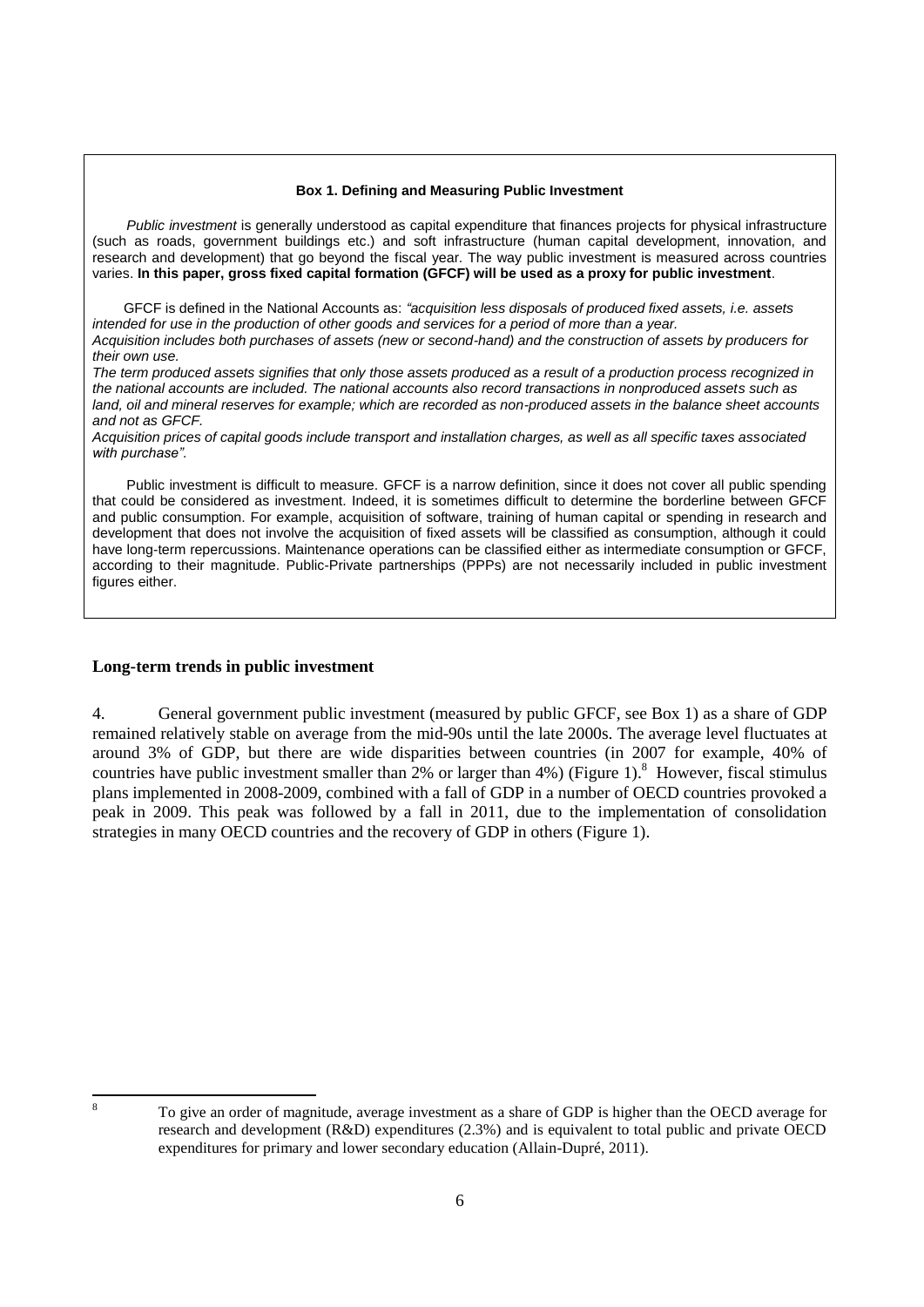

<span id="page-6-0"></span>**Figure 1. Average public GFCF as a share of GDP (1995-2011)<sup>9</sup>**

*Source*: OECD National Accounts

5. When focusing on the evolution of public investment per capita, the picture looks quite different. As population grew slower than GDP, public investment per capita has risen since 1995 in almost all OECD countries (Figure 2). Countries with GDP per capita higher (lower) than the OECD average spend higher (lower) amounts per capita on public investment.

<span id="page-6-1"></span>



*Source*: OECD National Accounts

 $\overline{9}$ 

Detailed explanation about the data used for each graph can be found in Annex 1.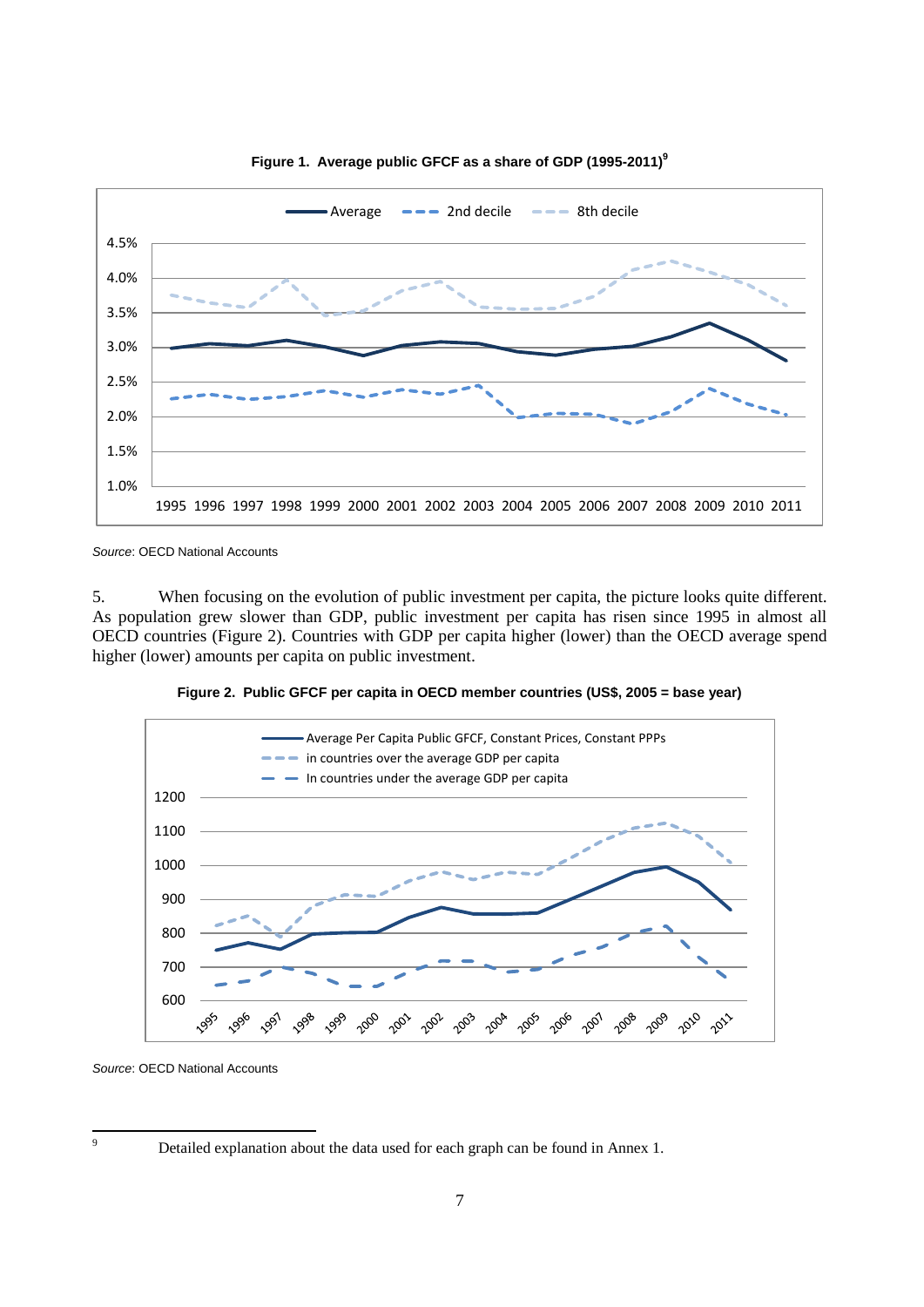6. Total investment (i.e. public plus private GFCF) fluctuated around 22% of GDP in OECD countries between the mid-1990s and the onset of the crisis, but fell by almost 4% of GDP between 2007 and 2011 (Figure 3). Disparities among countries have decreased since the beginning of the crisis: 60% of the observations are included between the  $2<sup>nd</sup>$  and  $8<sup>th</sup>$  deciles curves, and this distance has decreased by  $1%$ of GDP between 2007 and 2011 (Figure 3). The share of public investment in total investment was stable over the period, fluctuating between 13% and 14% on average (Figure 4). This share rose during the initial phase of the crisis, thanks to the implementation of stimulus packages but also, principally, because private investment fell from 2007 onwards. Since 2009-2010, this share has been decreasing again, due to the consolidation programmes carried out by many countries, combined with a very slight recovery in private investment.



<span id="page-7-1"></span><span id="page-7-0"></span>

*Source*: OECD National Accounts

<span id="page-7-2"></span>*Source*: OECD National Accounts

7. Variations in public investment often partly compensate variations in private investment. Since 1995, public investment has tended to increase when private investment fell and vice versa, except for the current consolidation period (Figure 5). Public investment is no longer playing the stabilising/counter cyclical role it had previously.



**Figure 5. Variations in private and public GFCF in OECD countries (in %)**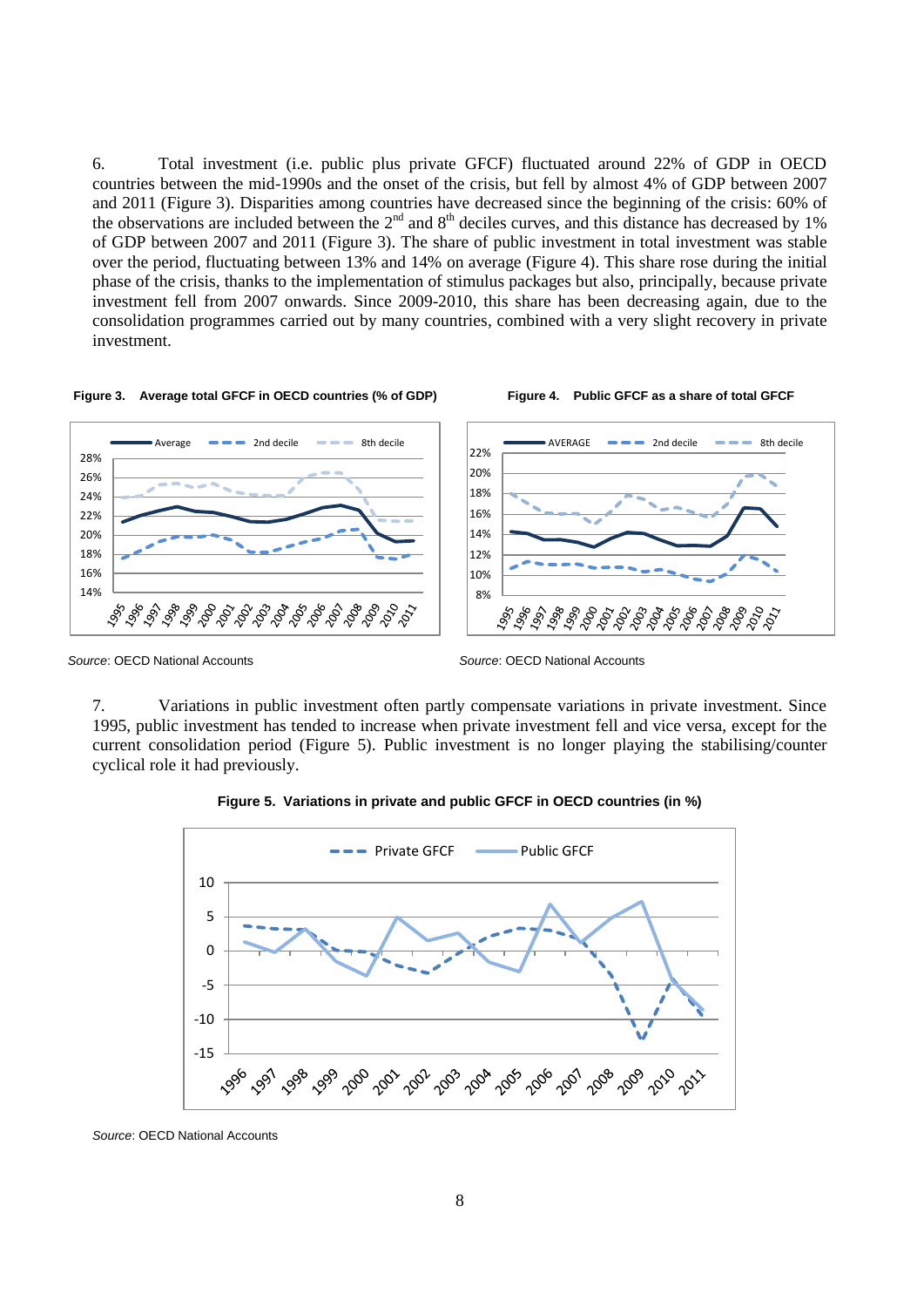#### <span id="page-8-0"></span>**Trends in sub-national public investment**

#### <span id="page-8-1"></span>*The share of SNGs in public investment has slowly increased since the mid 1990s*

8. SNGs play a key role for public investment, since they are responsible for nearly two third of public investment in OECD Countries. This share has been rising slowly over time (Figure 6), but SNG capital spending has been more volatile than the CG's, at least from the 1980s to the mid-1990s (Sutherland, 2009; OECD, 2011a). Increases in SNG public investment spending may be due to several factors: general decentralisation trends; an increase in the number of projects carried out by SNGs; or the increase of the costs of projects carried, out. The later may be due either to an increase in the cost of materials used, or to new regulations which oblige SNGs to comply with higher standards of environment protection, etc. As an important share of SNG spending is in housing and environment, green regulations may have had an impact on the costs of public investment projects. Future OECD work will enquire further on these different hypotheses.

9. However, these averages hide large disparities between countries: federal countries usually have the highest SNG share in public investment (over 80% in Canada, Belgium and the United States), but there are some unitary countries where this share is comparable to federal countries' (France, Japan, and Finland) (Figure 7 and 8). Unitary, historically centralised or very small countries tend to have the lowest share (below 40% on average in Turkey, Luxembourg, Greece and Estonia) (Figure 7 and 8).



<span id="page-8-2"></span>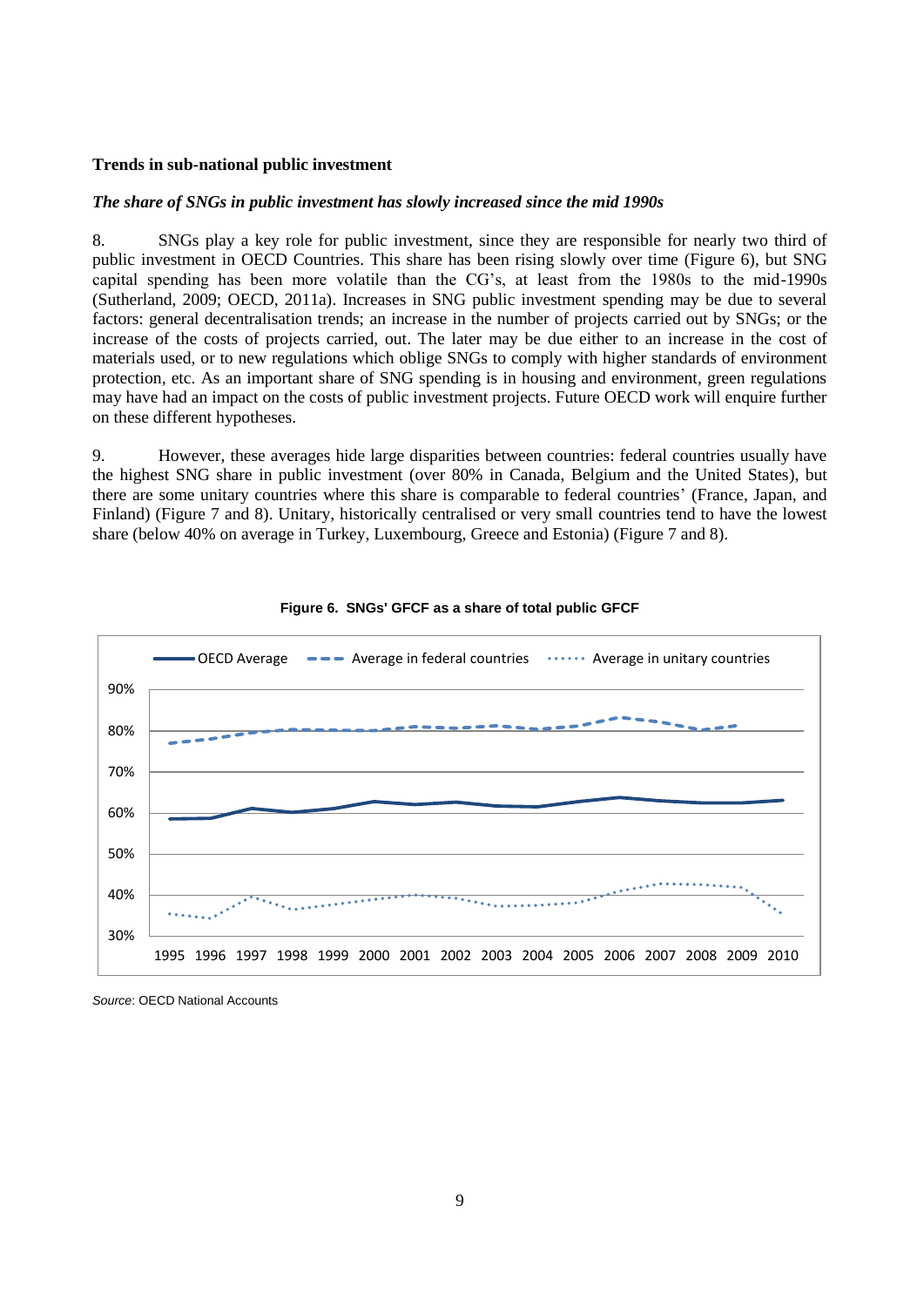

#### <span id="page-9-0"></span>**Figure 7. SNG share of GFCF in OECD countries, 2011**

*Source*: OECD National Accounts

10. In the past two decades, many historically centralised countries (mostly in Europe) have provided more responsibilities to SNGs in spending, which had a direct impact on their share in public investment (OECD/KIPF, 2012). This is particularly true in Eastern and Central European countries, where the decentralisation trend was largely influenced by the EU accession process and the higher participation of SNGs in public investment largely due to the delivery of EU cohesion and structural funds for regional development (as in the Czech Republic, Hungary, Slovak Republic and Slovenia) (Figure 8). The share of SNGs in public investment also increased significantly in Northern European countries such as Denmark and Finland.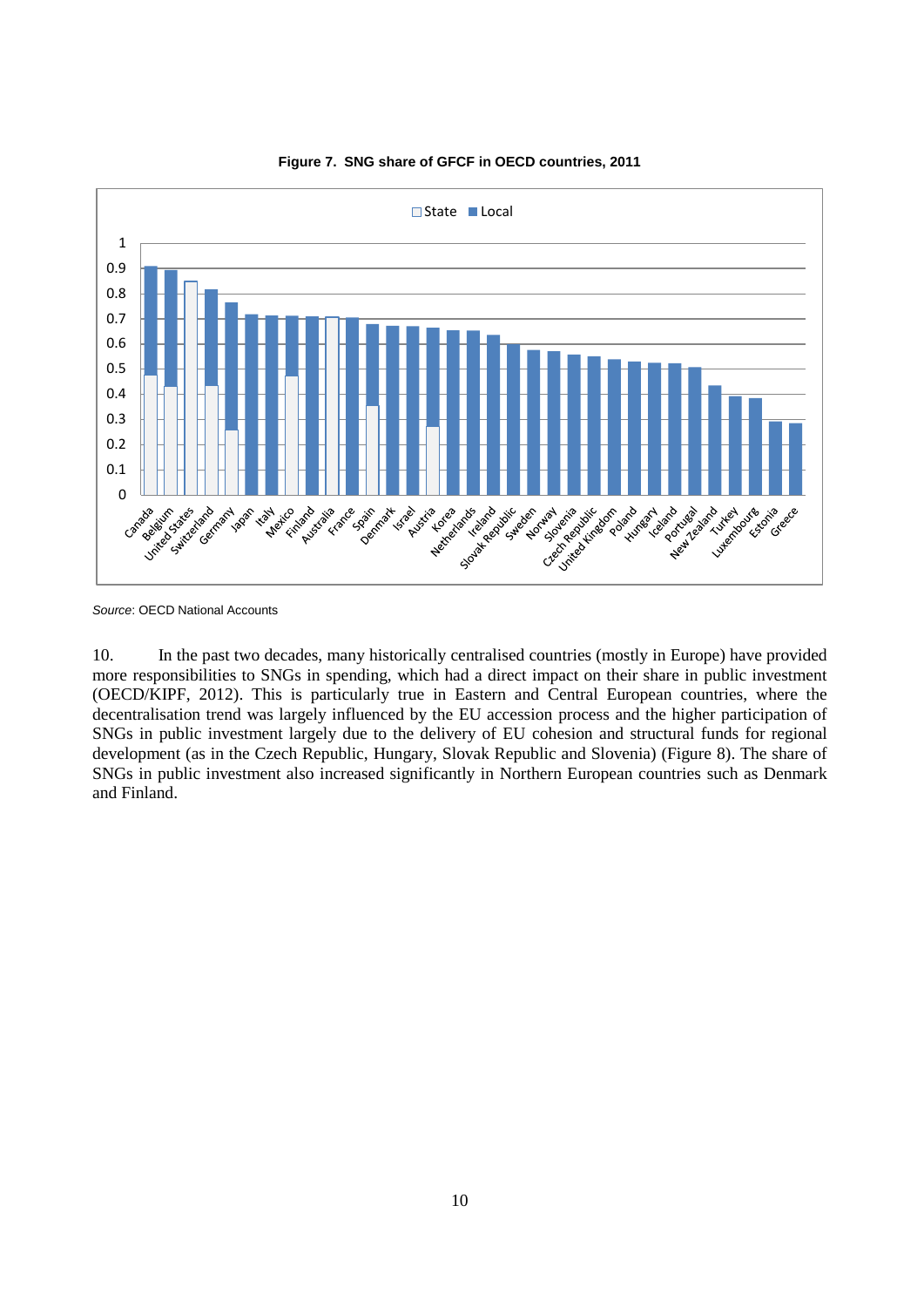<span id="page-10-1"></span>

**Figure 8. Evolution of SNGs' share of public GFCF in selected countries**

### <span id="page-10-0"></span>*The crisis interrupted the increasing role of SNGs in public investment in a number of countries*

11. The impact of the crisis on the balance between central and sub-national public investment varied considerably across countries. Approximately half the countries increased the share of SNGs in public investment during 2007-2011, whereas the other half decreased it (Figure 9).



<span id="page-10-2"></span>

*Source*: OECD National Accounts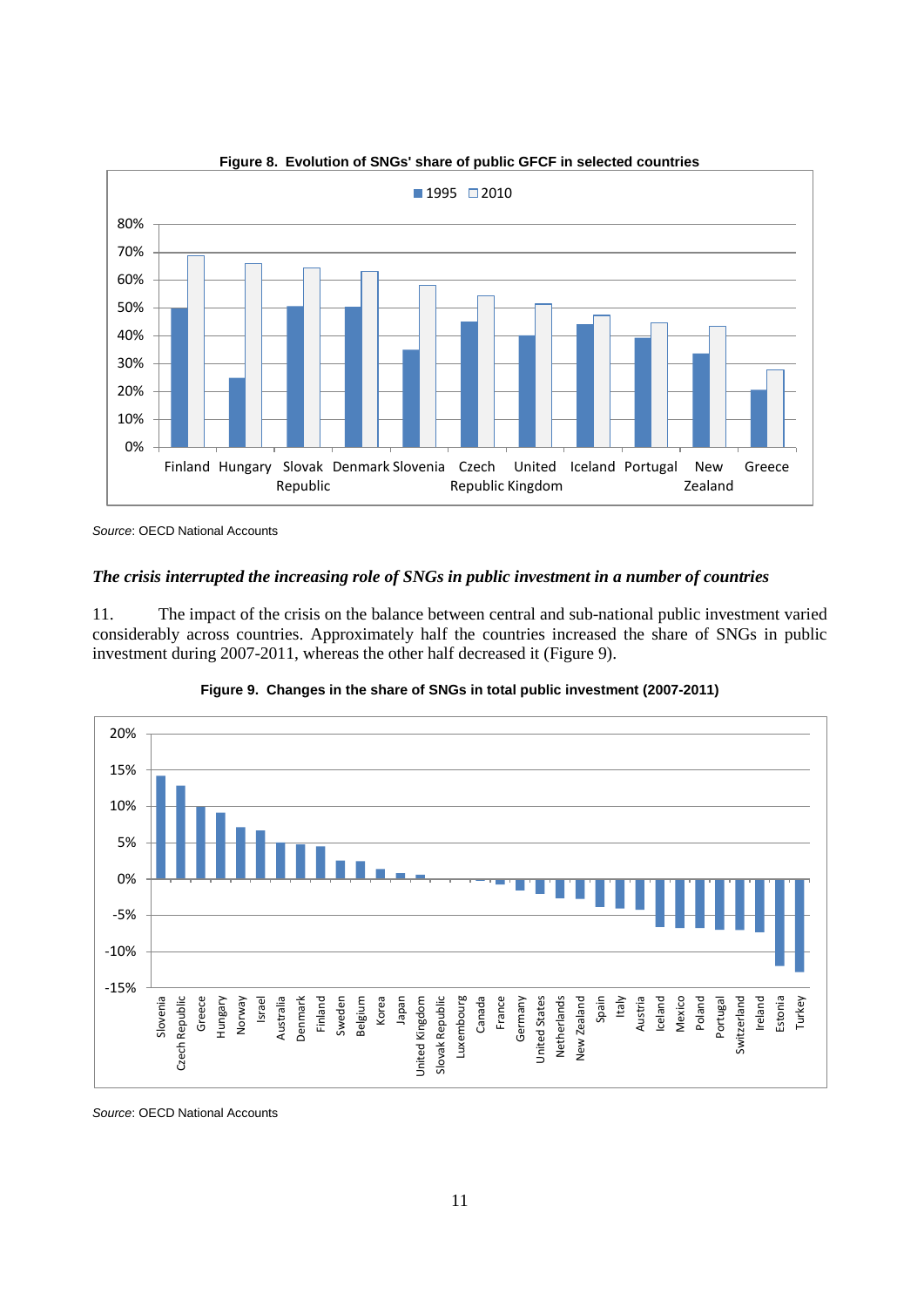12. Changes in the level and share of sub-national public investment during the 2007-2011 period can be explained by several factors. Decreases can be due to different reactions to the crisis: many CGs implemented stimulus programmes that relied heavily on public investment, which may have increased the relative share of CG public investment (OECD, 2011a). Increases in the share of SNG in total public investment may reflect the "lagging effect of the crisis on SNG finances", <sup>10</sup> combined with measures that CGs often took to facilitate SNG investment during stimulus programmes (such as relaxing procurement rules, reducing regulations, relaxing fiscal rules and debt limits, etc.) (Blöchliger, et al., 2010; OECD, 2011a). This suggests that the decrease in SNG public investment may be yet to come.

#### <span id="page-11-0"></span>**Public investment in a tight fiscal environment: an adjustment variable**

13. The previous sections have described the long-term trends in public investment and the relative share of SNGs. This section focuses on the impact of the 2008-09 crisis and subsequent consolidation period on total public investment, and the consequences that this may have in the long-term.

#### <span id="page-11-1"></span>*After supporting public investment to stimulate the economy during the crisis, many OECD countries are now cutting it to reduce budget deficits*

14. From 2007 to 2009, the implementation of recovery plans in many OECD and G20 countries led to higher levels of public investment at both national and sub-national levels (Figure 10 and 11).<sup>11</sup> However, now that these plans have been executed and that many countries have adopted fiscal austerity packages, public investment is declining sharply, especially for SNGs, and in 2011, it was on average below its 2007 level (Figure 10).



<span id="page-11-2"></span>

 $10$ 

<sup>10</sup> As transfers constitute a large share of SNG revenues, and are often calculated on formulas which take into account tax collections and economic activity of past years, the impact of economic cycles on SNG revenues tends to come with a couple of years lag (Blöchliger et al., 2010)

<sup>&</sup>lt;sup>11</sup> This section uses GFCF per capita rather than as a share of GDP, as the growth rate of GDP has been very volatile since 2008, which complicates the interpretations of changes in the ratio of GFCF as a share of GDP.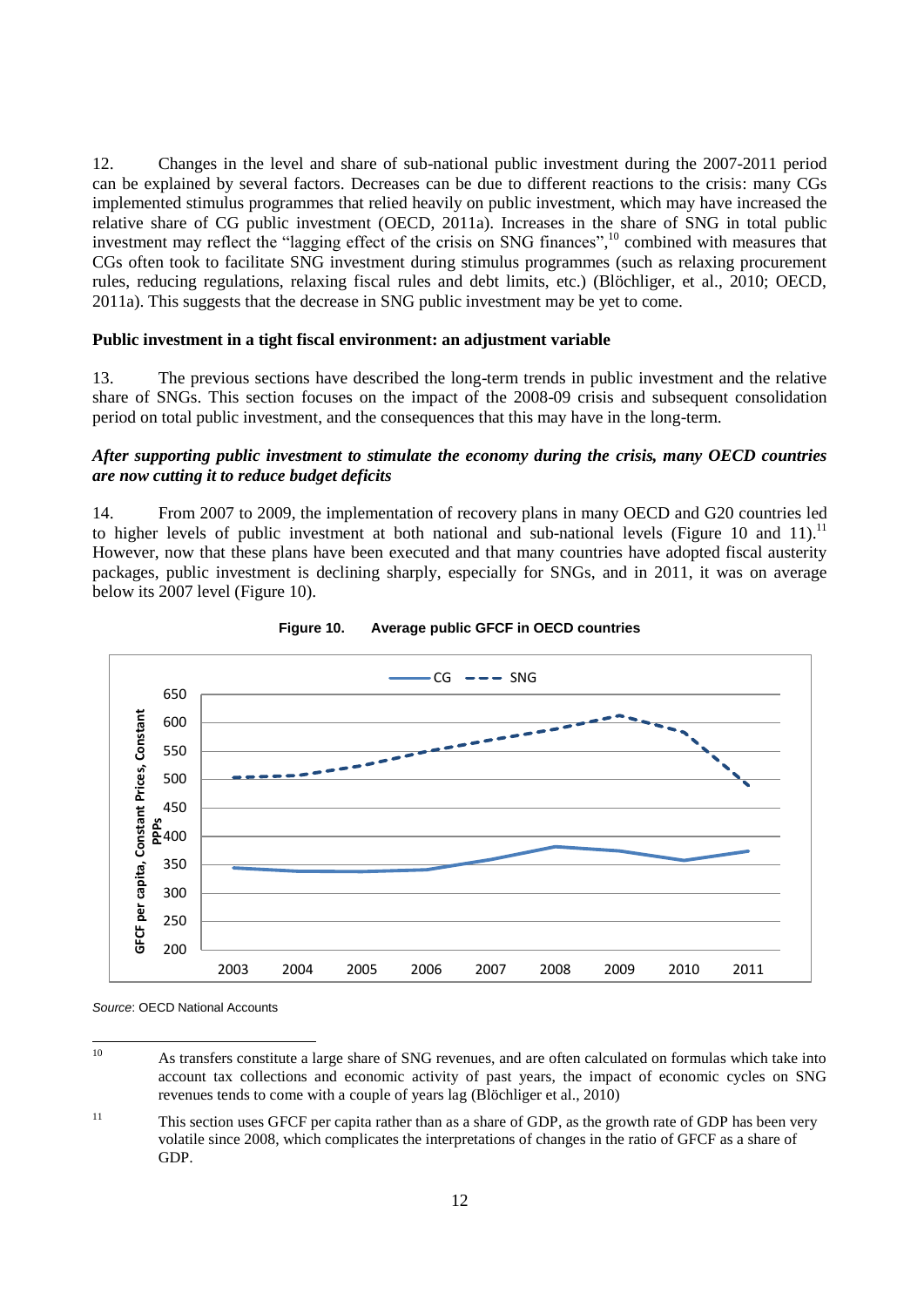

<span id="page-12-0"></span>**Figure 11. Changes in general governments' GFCF between 2009 and 2011**

*Source*: OECD National Accounts

15. Many consolidation programs envisage or mention explicitly amounts to be saved by reducing public investment. This is the case in Austria, Czech Republic, Greece, Iceland, Ireland, Luxembourg, Portugal, Slovak Republic, Slovenia, Spain, Sweden, Switzerland, and the UK. For some of these countries, targeted amounts are very large: for example, Spain should reduce investments in infrastructures by  $\epsilon$ 33.54 billion between 2011 and 2013 (cumulated) (around 0.9% of GDP per year<sup>12</sup>); the central government also plans to cut all its other investments by 25%. In Greece, planed public investment cuts amount to  $\epsilon$ 40.16 billion over the 2011-2015 period (equivalent to about 13% of GDP per year). Luxembourg, Portugal, Slovak Republic, Slovenia also plan cuts of over €1 billion (OECD, Forthcoming).

16. Other countries, by contrast, have combined austerity measures with specific strategies to support public investment, which is seen as a growth-enhancing form of expenditure. For example, Estonia, France, and Ireland, have introduced investment plans while carrying out their consolidation strategies. In Estonia, the government has promoted growth by keeping investments high; in France, an "investments for the future" programme was launched in 2010; and Ireland launched a "Jobs Initiative" programme in May 2011. In the United Kingdom, the government's fiscal mandate protects the most productive capital spending (although considerable cuts in capital spending will still be made). Denmark introduced a fiscal stimulus package in 2012 based on increased public investment. Japan, in a very different context, launched a ¥19 trillion (€190 billion) plan for recovery and reconstruction after the Great East Japan Earthquake (OECD, forthcoming). Most of these plans did not involve SNGs in their conception, even if they may involve them in the implementation phase (OECD, 2011a).

 $12$ 

Based on OECD GDP projections for 2012 and 2013.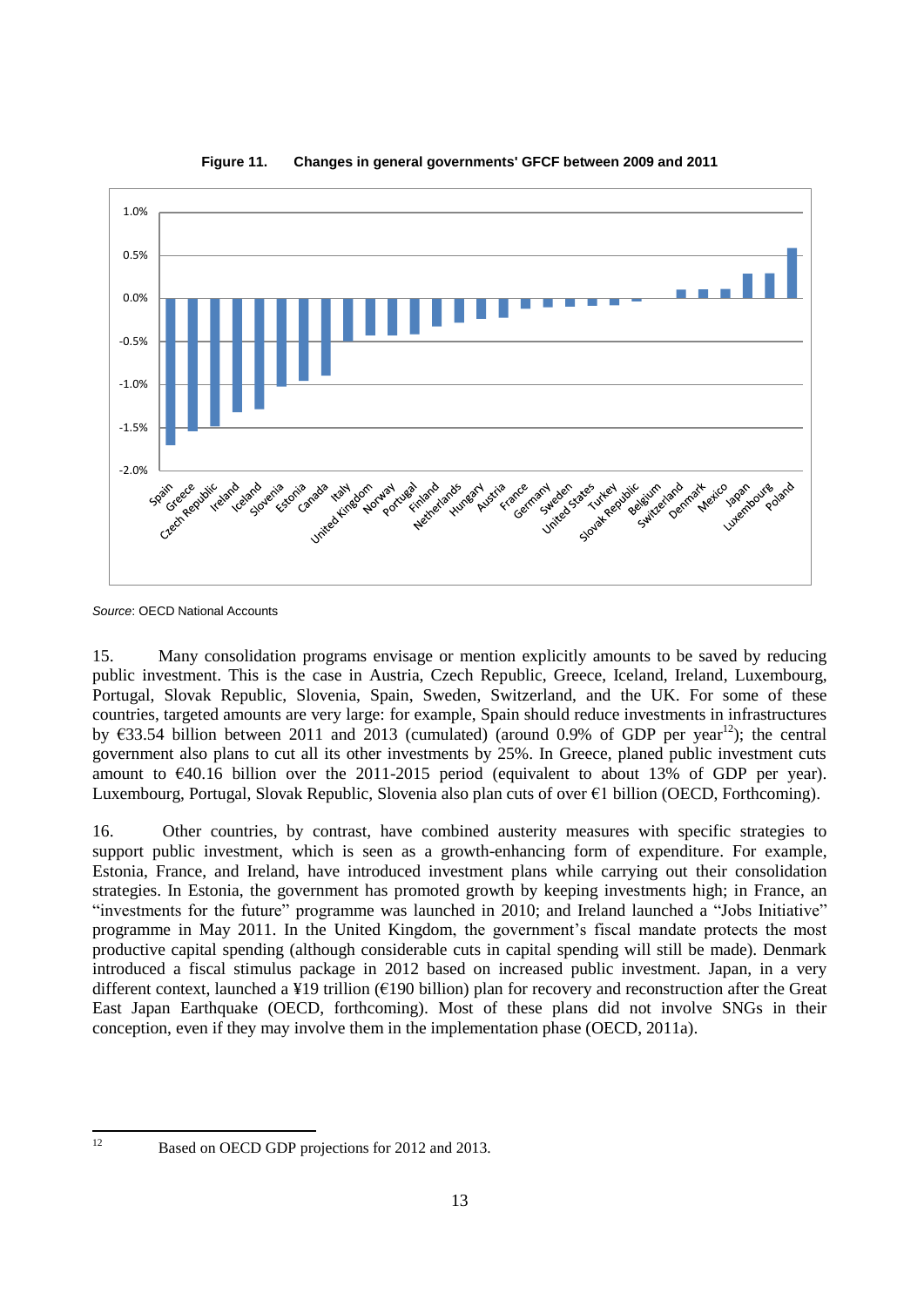17. Consolidation plans affect public investment directly, through expenditure cuts by CGs, and indirectly, through SNGs. Indeed, many consolidation plans affect SNGs by a reduction in CGs transfers, or the introduction of deficit targets, expenditure limits or debt controls in the context of national stability plans (Italy, Spain, etc.). As SNG's room of manoeuvre for increasing their revenues or cutting expenditure is limited, and as they suffer from a "scissors effect" (*i.e.* the combined impact of decreased revenues and increased demand for social services), SNGs often adjust their budgets by reducing public investment.<sup>13</sup>

## <span id="page-13-0"></span>*Decline in SNG public investment is aggravated by the lack of liquidity of the private sector*

18. In addition to facing a reduction in their revenues (both taxes and transfers), SNGs financial capacity to fund public investment is also affected by the liquidity crisis of the private sector and the difficult situation of banks (Vammalle, forthcoming). Indeed, even in countries which benefited from the support of CGs or supra-national funds (such as EU funds), the capacity of absorption of funds by SNGs has proven to be limited (Greece, Portugal). In addition to administrative capacity bottlenecks, this is explained by difficulties of SNGs to issue debt to match the funding requirements, and by the difficulties of their private partners to access credit to finance their participation in SNG public investment projects (in public private partnerships for example). The capacity of sub-national governments to finance public investment will be analysed in future work.

### <span id="page-13-1"></span>*Potential risks linked to a decline of public investment in hard economic times*

19. The decline of private investment subsequent to the lasting and multi-dimensional crisis increased the share of public investment in total investment, and therefore the potential impact of public investment on economic growth. This evolution is stronger in countries facing severe economic difficulties. Although evidence on the effects of public investment spending on output growth is mixed,<sup>14</sup> it is likely that a decrease in public investment could have negative impacts on economic growth.

20. Given that most of public investment is directed to education and economic affairs (Figure 13, Box 3), wide cuts in this budget could affect short-term and long-term growth, especially in times of financial needs and lack of liquidity in the private sector. Regarding education, a prolonged decline in investments could also have a negative impact on long term growth.

 $\overline{12}$ <sup>13</sup> For more details on the involvement of SNGs in fiscal consolidation strategies, see: "Involving subnational governments in fiscal consolidation'', in OECD (Forthcoming). For information on SNG finances, see "Recent trend in sub-national finances: a limited room for manoeuvre", Vammalle (forthcoming).

<sup>&</sup>lt;sup>14</sup> Cf. Easterly and Levine (2001), IMF (2004), IMF (2005), Perotti (2005), the World Bank (2007), OECD (2009)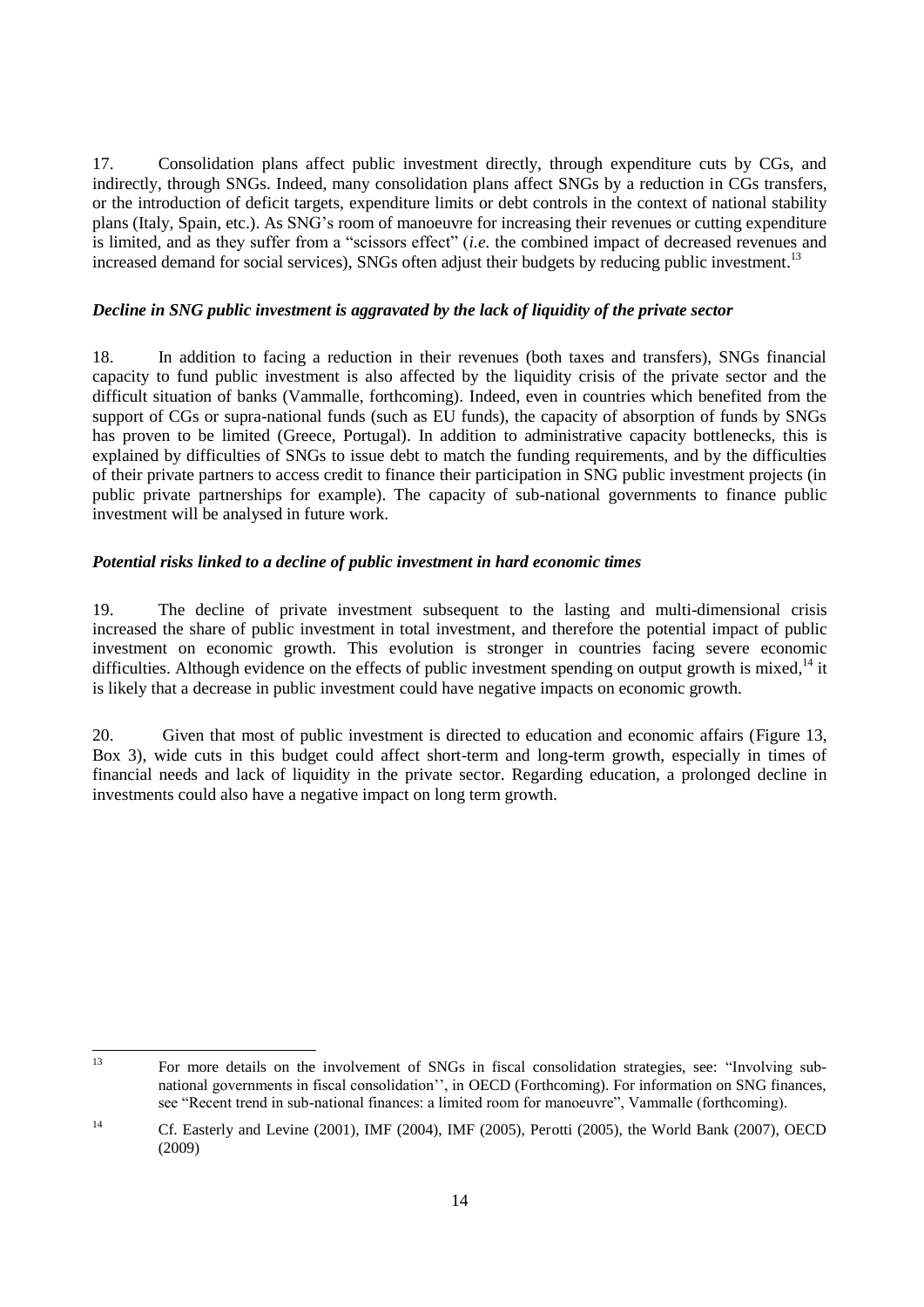<span id="page-14-2"></span><span id="page-14-1"></span>

The main components in public spending in OECD countries are compensation of public employees and social benefits/social transfers (Figure 12). GFCF (i.e. public investment) only represented 7.2% of general governments' expenditures in OECD Countries in 2009. It is mainly directed to education and economic affairs (which represent together over 50% of public investment on average) (Figure 13). Economic affairs include most of public support to economic sectors and firms, in particular industry, manufacturing and construction, transport, communication, and R&D.



# <span id="page-14-0"></span>*Adjustment of public investment in countries severely affected by the crisis*

21. General trends in public investment hide large disparities between countries: the more severe the economic difficulties faced by the countries, the more their public investment has fallen. The five countries in which the unemployment rate increased by more than five percentage points over the 2007-2011 period (Estonia, Greece, Iceland, Ireland, and Spain) saw the greatest decline (Figure 14). In these countries, total GFCF sank by 44%, CG investment by 30% and SNG by 43% on average during the 2007-2010 period. This creates a vicious circle whereby the decline in public investment reduces changes of employment in the future.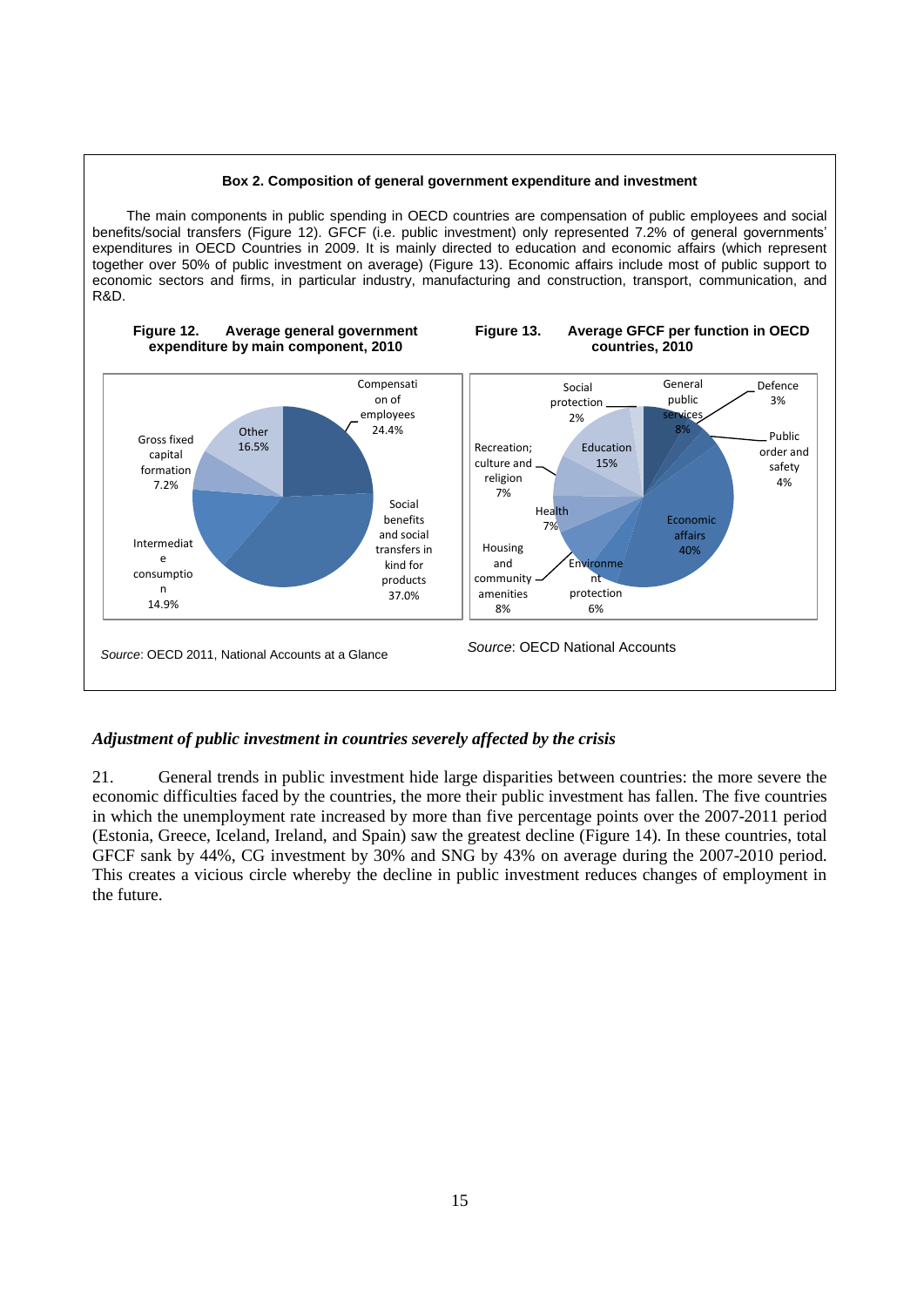

<span id="page-15-1"></span>**Figure 14. Changes in per capita public GFCF in selected countries (2007-2010)**

#### <span id="page-15-0"></span>**Conclusion**

22. The 2008-09 crises and the austerity packages that followed have deeply affected public investment in many OECD countries. Because fiscal situations have deteriorated over the last few years, both central and sub-national governments have committed to achieve more sustainable levels of debt. After initially supporting SNG finances and public investment during stimulus packages, CGs are now cutting public investment and support to SNGs (who are responsible for two thirds of public investment in OECD countries).

23. In such a context, public investment was used as an adjustment variable, both by central and subnational governments, especially in countries most severely hit by the crisis. The crisis is not over yet, and because some consolidation strategies explicitly plan for reductions in public investment in the medium term, it is likely that these trends will continue over the years to come. In a fragile economic environment, fears that more cuts in public investment could further inhibit growth have led to the present debate about excluding public investment from deficit calculations.

24. The reduced financial capacity of both central and sub-national governments for public investment makes the prioritization and effectiveness of public investment all the more crucial. OECD analyses point out that infrastructure investment alone has little impact on regional growth unless it is associated with investments in human capital and innovation (OECD, 2009). Therefore, synergies among sectors and co-ordination between levels of government are crucial to achieve long-term results on employment and inclusive growth.

25. Future OECD work on "*Investing Together Across Levels of Government: Meeting the Coordination and Capacity Challenges*" and "*Financing Investment for Growth in a Tight Fiscal Environment: A Sub-National Perspective*" will complement this paper and will examine in particular: the financial capacity of SNGs for public investment, the role of the supra-national level in financing public investment, the multiplier effect of public investment on private investment, the drivers of the relative share of SNGs in public investment.

*Source*: OECD National Accounts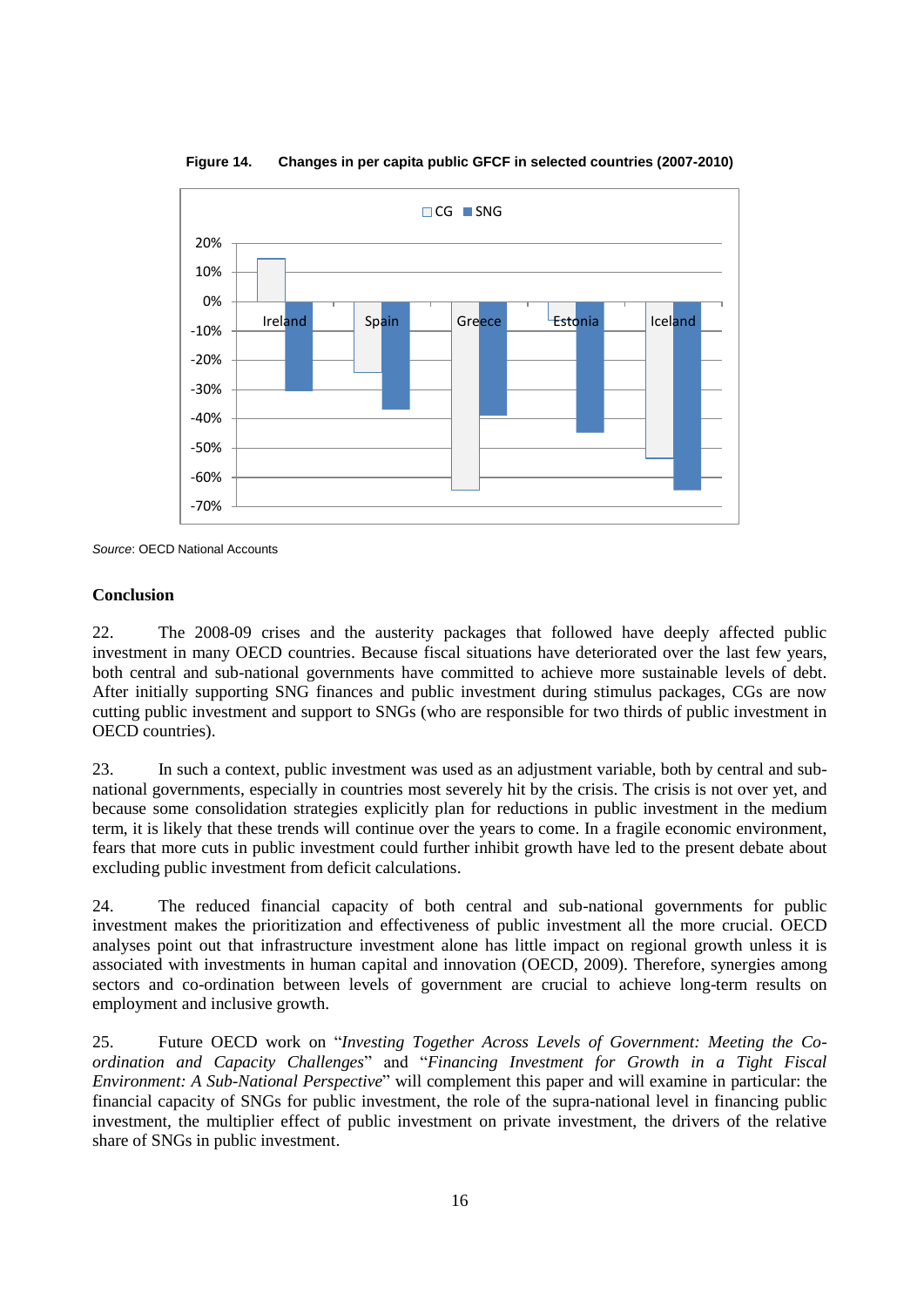#### <span id="page-16-0"></span>**REFERENCES**

- Balassone, F. and D. Franco (2000), *Public Investment, the Stability Pact and the "Golden Rule"*, Fiscal Studies, Vol. 21.
- Blanchard, O. and G. Giavazzi (2003), *Improving the SGP through a Proper Accounting of Public Investment*, European Economic Perspectives Newsletter, Centre for Economic Policy Research, London, www.cepr.org.
- Blöchliger, H., Charbit, C., Pinero Campos, J-M., Vammalle, C. (2010), "Sub-central Governments and the Economic Crisis: Impact and Policy Responses", Economics Department Working Papers No. 752, OECD, Paris, ECO/WKP(2010)8.
- Crescenzi, R. and Rodríguez Posé, A. (2012), Infrastructure and regional growth in the European Union, CEPR Discussion Paper no. 8882. London, Centre for Economic Policy Research. http://www.cepr.org/pubs/dps/DP8882.asp.
- Easterly, W. and R. Levine (2001), *It's Not Factor Accumulation: Stylized Facts and Growth Models*, World Bank Economic Review 15.
- Hoorens, D. (2003), *Le cycle de l'investissement local*, Constructif n.6, novembre 2003.
- IMF (2004), *Public Investment and Fiscal Policy*, available at *http://www.imf.org/external/np/fad/2004/pifp/eng/pifp.pdf*
- IMF (2005b), *Public Investment and Fiscal Policy - Lessons from the Pilot Country Studies*, International Monetary Fund.
- OECD (2009), How Regions Grow: Trends and Analysis, OECD Publishing, Paris.
- OECD (2011a), Making the Most of Public Investment in a Tight Fiscal Environment : Multi-Level Governance Lessons from the Crisis, OECD Publishing, Paris.
- OECD (2011b), National Accounts at a Glance, OECD Publishing, Paris.
- OECD (2011c), Journal on Budgeting 2011, OECD Publishing, Paris.
- OECD (forthcoming a), *Restoring Public Finances, 2012 Update*, OECD Publishing, OECD, Paris.
- OECD (forthcoming b), "Involving sub-national governments in fiscal consolidation", in *Restoring Public Finances, 2012 Update*, OECD Publishing, OECD, Paris.
- OECD/Korea Institute of Public Finance (2012), *Institutional and Financial Relations across Levels of Government*, OECD Fiscal Federalism Studies, OECD Publishing
- Perotti, R (2005), Estimating the Effects of Fiscal Policy in OECD Countries, CEPR Discussion Paper No. 4842.
- Sutherland, D. et al. (2009), "Infrastructure investment: links to growth and the role of public policies", *OECD Economics Department Working Papers*, No. 686, OECD Publishing, Paris.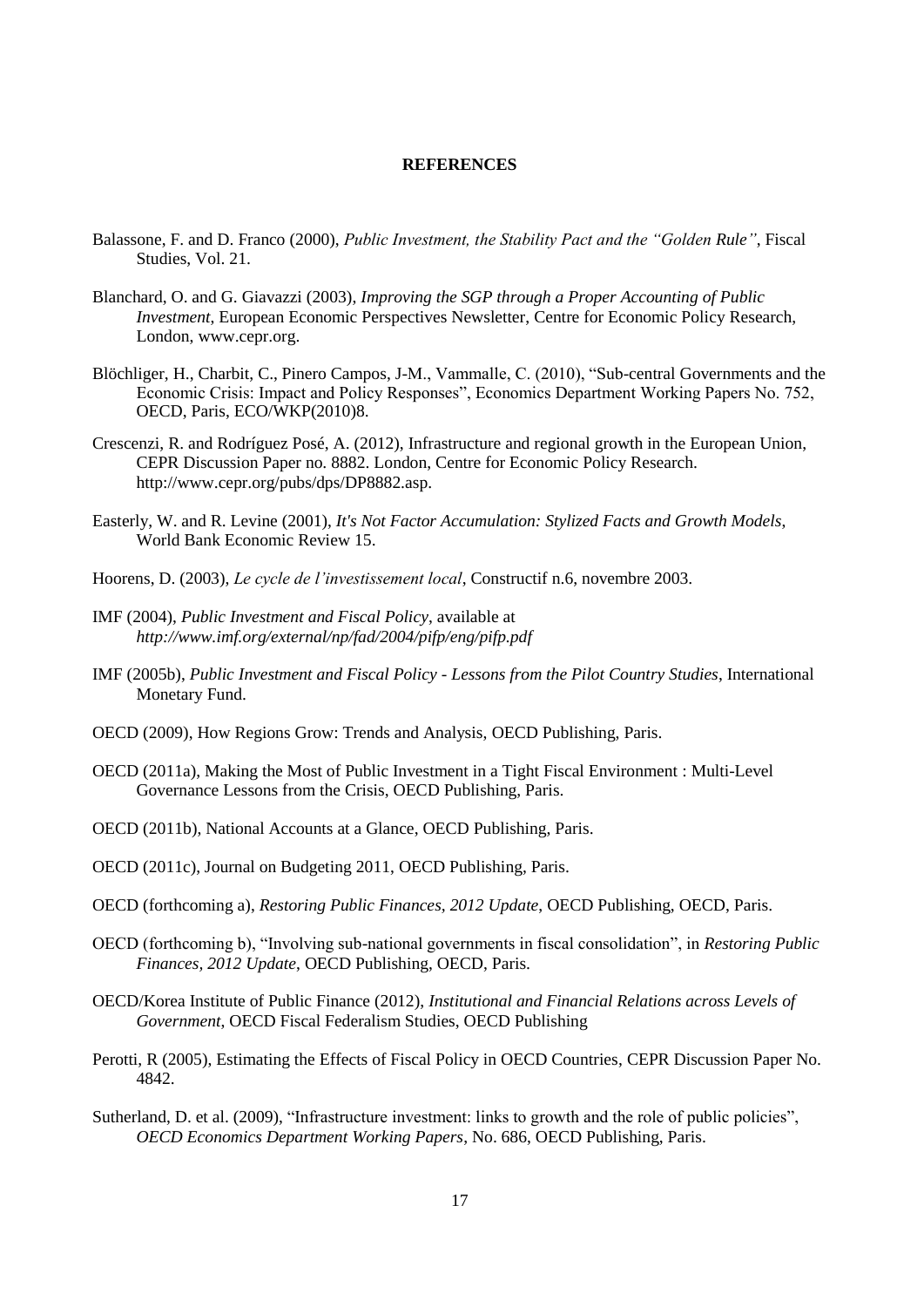Vammalle, C. (forthcoming), "Recent trend in sub-national finances: a limited room for manoeuvre", paper prepared for the OECD Workshop on "Effective public investment at sub-national level in times of fiscal constrains: meeting the co-ordination and capacity challenges, June  $21<sup>st</sup>$ , 2012.

World Bank (1988), *World Development Report 1988*, World Bank, Washington DC.

World Bank (2007), Fiscal Policy for Growth and Development Further Analysis and Lessons from Country Studies, World Bank, Washington DC.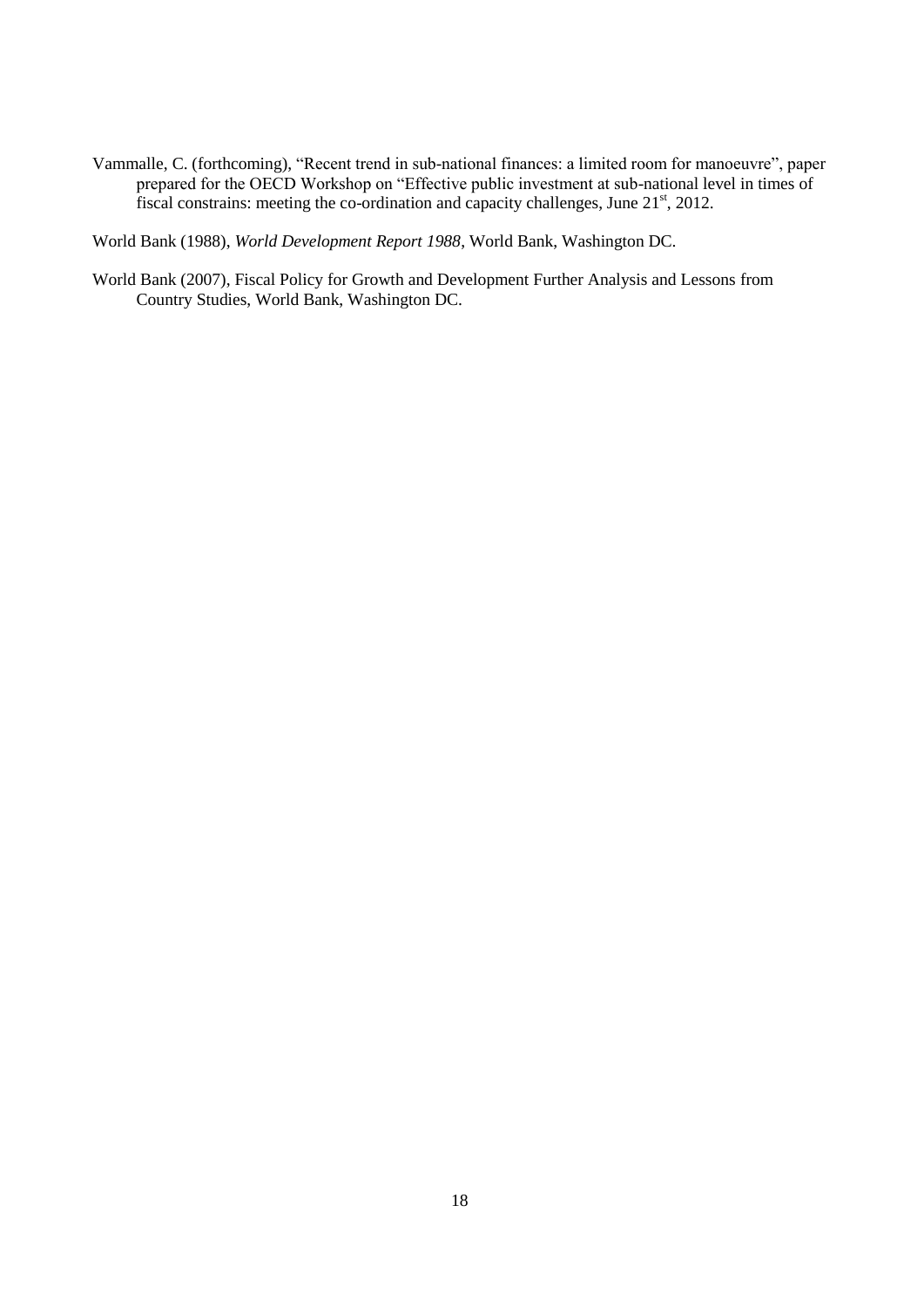#### <span id="page-18-0"></span>**ANNEX 1: NOTES ON DATA**

**Figure 1:** Data for Chile is missing. Data is also missing for Japan (1995-2004), Mexico (1995-2002), Turkey (1995-2005). In 2010: no data for Australia, Israel, Korea, New Zealand; in 2011: idem for Australia, France, Ireland, Israel, Japan, Korea, Mexico, New Zealand, Switzerland, Turkey, the US.

**Figure 2:** Data for Chile is missing. Data is also missing for Ireland (1995-1999), Japan (1995-2004), Mexico (1995-2002), Turkey (1995-2005). In 2010: no data for Australia, Israel, Korea, New Zealand; in 2011: Australia, France, Ireland, Israel, Japan, Korea, Mexico, New Zealand, Switzerland, Turkey, the US.

Public investment per capita in 2011 was calculated by using the 2010 population. For Belgium, France, Germany, Greece, Italy, Japan, Luxembourg, the Netherlands, Portugal and Turkey, Public investment per capita in 2010 and/or 2011 was calculated by using the 2009 population figure.

Countries above the OECD GDP per capita average include: Australia, Austria, Belgium, Canada, Denmark, Finland, France, Germany, Iceland, Ireland, Italy, Japan, Luxembourg, the Netherlands, Norway, Sweden, Switzerland, the UK, the US. Countries under the GDP per capita OECD average include: Czech Republic, Estonia, Greece, Hungary, Israel, Korea, Mexico, New Zealand, Poland, Portugal, Slovak Republic, Slovenia, Spain, Turkey.

**Figure 3**: data for 2010 is missing for Australia, Israel and New Zealand; for 2011, for Australia, Canada, France, Iceland, Ireland, Israel, Japan, Korea, Mexico, New Zealand, Switzerland, Turkey, the US.

**Figure 4**: Data for Chile is missing. Data is also missing for Japan (1995-2004), Mexico (1995-2002), Turkey (1995-2005). In 2010: no data for Australia, Israel, Korea, New Zealand; in 2011: idem for Australia, France, Ireland, Israel, Japan, Korea, Mexico, New Zealand, Switzerland, Turkey, the US.

**Figure 6 :** Data for Chile is missing. Data is also missing for Japan (1995-2004), Mexico (1995- 2002), Turkey (1995-2005). In 2010: no data for Australia, Israel, Korea, New Zealand; in 2011: idem for Australia, France, Ireland, Israel, Japan, Korea, Mexico, New Zealand, Switzerland, Turkey, the US.

**Figure 7:** Data for Chile is missing. Data is also missing for Japan (1995-2004), Mexico (1995-2002), Turkey (1995-2005). In 2010: no data for Australia, Israel, Korea, New Zealand; in 2011: idem for Australia, France, Ireland, Israel, Japan, Korea, Mexico, New Zealand, Switzerland, Turkey, the US.

Federations include: Australia, Belgium, Canada, Spain, Switzerland, the US. Centralized countries include: Estonia, Greece, New Zealand, Portugal, Turkey.

**Figure 8:** Australia, Korea, New Zealand: 2009 instead of 2011. Canada, Israel, Mexico, Switzerland, Turkey, the US: 2010 instead of 2011.

**Figure 9:** Hungary: 1996 instead of 1995; New Zealand: 2009 instead of 2010.

**Figure 10:** Australia, Korea, New Zealand: 2009 instead of 2011. Canada, Israel, Mexico, Switzerland, Turkey, the US: 2010 instead of 2011.

**Figure** 11: data for Chile is missing. Public investment per capita in 2011 was calculated by using the 2010 population. For Belgium, France, Germany, Greece, Italy, Japan, Luxembourg, the Netherlands,